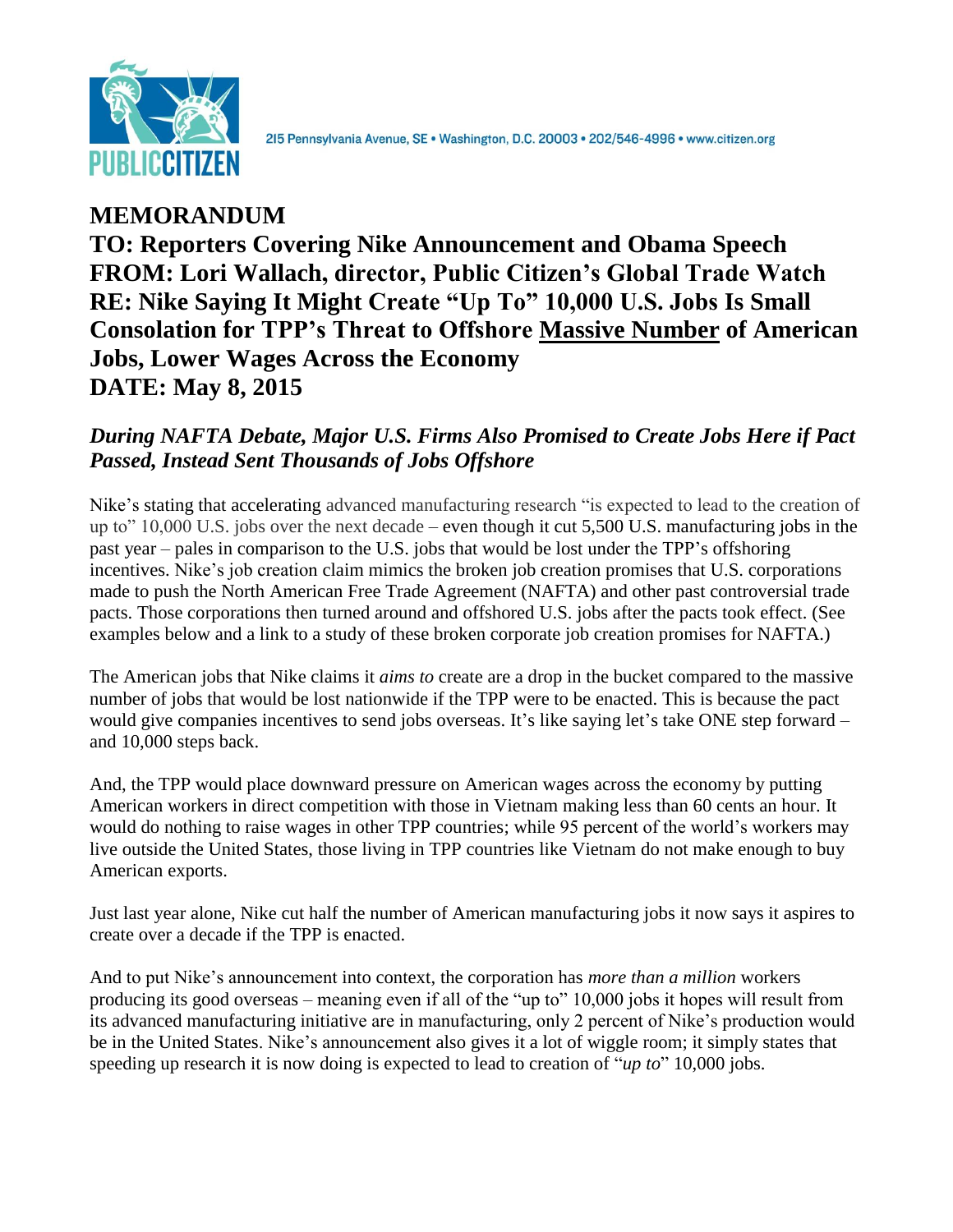We also want to set the record straight: The TPP's labor and environmental standards are the same failed standards as those in President George W. Bush's last trade agreements, NOT new or unprecedented. In 2007, congressional Democrats forced Bush, for the first time, to put labor and environmental standards in the core text of his Peru, Colombia, Panama and Korea pacts. These terms were enforceable through the same process as the pacts' commercial terms. Last year, the U.S. Government Accountability Office (GAO) issued a comprehensive study showing that those terms had failed to improve conditions on the ground in countries where they applied. That's why so many members of Congress who unsuccessfully attempted to convince the Obama administration to strengthen those Bush-era terms for the TPP and who, unlike the public, have seen the agreement's text, oppose Fast Tracking the TPP.

## Important Facts:

- **The TPP includes special investor protections that promote the offshoring of American jobs.** The incentives in TPP's investment chapter, which the Cato Institute describes as "lowering the risk premium" on offshoring, make it safe for high-end manufacturing firms, whose production requires major investment, to relocate abroad. The TPP replicates the labor and environmental standards included in President George W. Bush's last trade pacts that, according to the GAO, did not improve conditions on the ground. These standards will do nothing to counter the TPP's promotion of more American job offshoring.
- **Even if Nike created 10,000 jobs here over next decade, this would replace the thousands of U.S. manufacturing jobs Nike cut just in the past year.** Nike's U.S. factories shed more than 5,500 jobs – more than one third of its tiny U.S. manufacturing workforce – in just the past year (from [13,922 workers](http://www.businessinsider.com/how-nike-changed-the-shoe-industry-2014-4) in April 2014 to [8,408 workers](http://manufacturingmap.nikeinc.com/) today).
- Even in the unlikely scenario that all of the announced new "manufacturing and engineering" jobs were to materialize, and all were manufacturing jobs rather than white-collar engineering jobs at Nike's corporate headquarters, **Nike would still be 98 percent reliant on offshore production in low-wage countries**. Under this unrealistic best-case scenario of an additional 10,000 U.S. manufacturing jobs, fewer than 2 percent of the more than 1 million workers who make Nike's products would be U.S. workers.
- **TPP tariff cuts have a tenuous relationship to this political announcement: How could TPP tariff cuts significantly affect the speed of Nike's advanced manufacturing research initiative when Nike would save \$2.50 on a \$100 shoe and \$3.30 on a \$65 hoodie if the TPP zeroes out all tariffs?** Also, Nike's "announcement" is not news. More than a year ago, Nike's CEO indicated that if the TPP were to take effect, the corporation would [use the slim savings in tariff costs to](http://www.bizjournals.com/boston/blog/mass_roundup/2014/05/nike-ceo-were-still-hopeful-a-deal-can-be-reached.html?page=all)  [invest in design and engineering](http://www.bizjournals.com/boston/blog/mass_roundup/2014/05/nike-ceo-were-still-hopeful-a-deal-can-be-reached.html?page=all) at its corporate headquarters. Nike itself [reports](http://www.bizjournals.com/portland/blog/threads_and_laces/2014/12/the-cost-breakdown-of-a-100-pair-of-sneakers.html?s=image_gallery) that tariffs account for just 2.5 percent of the cost of the average pair of Nike shoes purchased by U.S. consumers. If TPP completely phased out tariffs, that means \$2.50 per pair of \$100 shoes – if they are imported from a TPP nation that does not already have a U.S. free trade agreement. (Thirtyfour percent of the employees producing Nike products are in these countries – nearly all of them in low-wage Vietnam.) As with shoes, U.S. tariffs are not applied to the final price of imported clothing paid by consumers, but to the value of the clothes [just before they are shipped to the](http://www.usitc.gov/faqs/tariff_affairs_faqs.htm)  [United States,](http://www.usitc.gov/faqs/tariff_affairs_faqs.htm) known as the "customs value." For an imported Nike women's cotton blend hoodie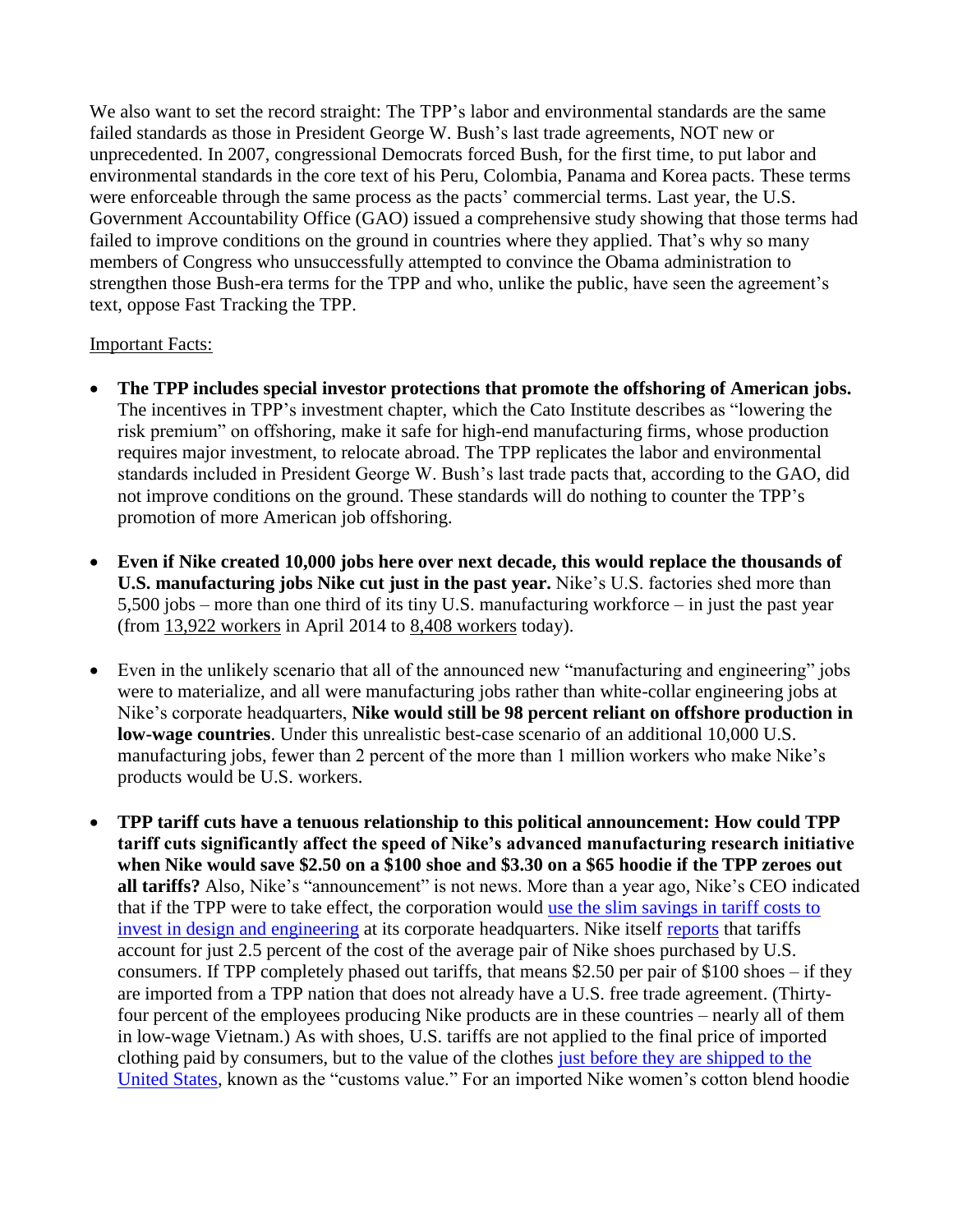that [sells in the United States for \\$65,](http://store.nike.com/us/en_us/pd/rally-pullover-hoodie/pid-10201380/pgid-831816) only an estimated \$21.50 of that is subject to tariffs. At the tariff rate of 15.4 percent, the tariff on the \$65 hoodie is about \$3.30.

 **Multinational corporations like Nike have consistently broken promises that they would create jobs contingent on a controversial trade pact taking effect.** Indeed, the same corporations promising job creation often have *offshored U.S. jobs* after the pact was implemented. See the chart below for examples of corporations that explicitly promised to create U.S. jobs if NAFTA was enacted, but then turned around and offshored U.S. jobs to Mexico after NAFTA took effect. The track record suggests that Nike's job creation promises should be viewed skeptically.

| <b>Corporation</b>                | <b>Promise</b>                                                                                                                                                                                                                                                                                                                                                                                                                                                                                                                                                | <b>Reality</b>                                                                                                                                                                                                                                                                                                                                                                                            |
|-----------------------------------|---------------------------------------------------------------------------------------------------------------------------------------------------------------------------------------------------------------------------------------------------------------------------------------------------------------------------------------------------------------------------------------------------------------------------------------------------------------------------------------------------------------------------------------------------------------|-----------------------------------------------------------------------------------------------------------------------------------------------------------------------------------------------------------------------------------------------------------------------------------------------------------------------------------------------------------------------------------------------------------|
| <b>Chrysler</b>                   | "With the passage of NAFTA, Chrysler is planning<br>to export 25,000 vehicles to Mexico and Canada by<br>1995 and 80,000 by the year 2000. The sales will<br>support 4,000 U.S. jobs by 1995, including<br>Chrysler employees and U.S. suppliers." "NAFTA:<br>We Need It: How U.S. Companies View Their<br>Business Prospects Under NAFTA," National<br>Association of Manufacturers, November 1993.                                                                                                                                                          | Chrysler has eliminated 17,757 U.S.<br>jobs due to imports or offshoring under<br>NAFTA, including 7,108 job losses<br>explicitly attributed to rising imports<br>from Canada and Mexico or decisions to<br>offshore production to those countries<br>(the remainder of the job losses do not<br>specify the country).                                                                                    |
| <b>Fruit of the</b><br>Loom       | In a Senate floor speech on November 19, 1993,<br>U.S. Sen. Mitch McConnell (R-Ky.) explained that<br>he would be voting for NAFTA because<br>"American firms will not move to Mexico just for<br>lower wages without NAFTA, United States<br>firms are more likely to move production to<br>Mexico." He specifically cited Fruit of the Loom,<br>stating, "[C]onsider Fruit of the Loom. This fine<br>Kentucky firm, which is my State's largest private<br>employer, expects to boost sales to Mexico under<br>NAFTA and eventually create 1,000 new jobs." | Fruit of the Loom has eliminated 12,155<br><b>U.S.</b> jobs due to imports or offshoring<br>under NAFTA. That includes 2,936 job<br>losses explicitly attributed to offshoring<br>to Mexico or rising imports from<br>Canada and Mexico (the remainder of<br>the job losses do not specify the<br>country). More than 3,600 of Fruit of the<br>Loom's trade-related layoffs have<br>occurred in Kentucky. |
| <b>General</b><br><b>Electric</b> | "We are looking at another \$7.5 billion in potential<br>sales over the next 10 years. These sales could<br>support 10,000 jobs for General Electric and its<br>suppliers. We fervently believe that these jobs<br>depend on the success of this agreement." Michael<br>Gadbaw, General Electric, before the House<br>Foreign Affairs Committee, October 21, 1993.                                                                                                                                                                                            | General Electric has eliminated 11,675<br><b>U.S.</b> jobs due to imports or offshoring<br>under NAFTA, including 6,135 job<br>losses explicitly attributed to rising<br>imports from Canada and Mexico or<br>decisions to offshore production to those<br>countries (the remainder of the job<br>losses do not specify the country).                                                                     |

## **Some of the Many Broken Corporate Promises to Create Jobs if NAFTA Passed:**